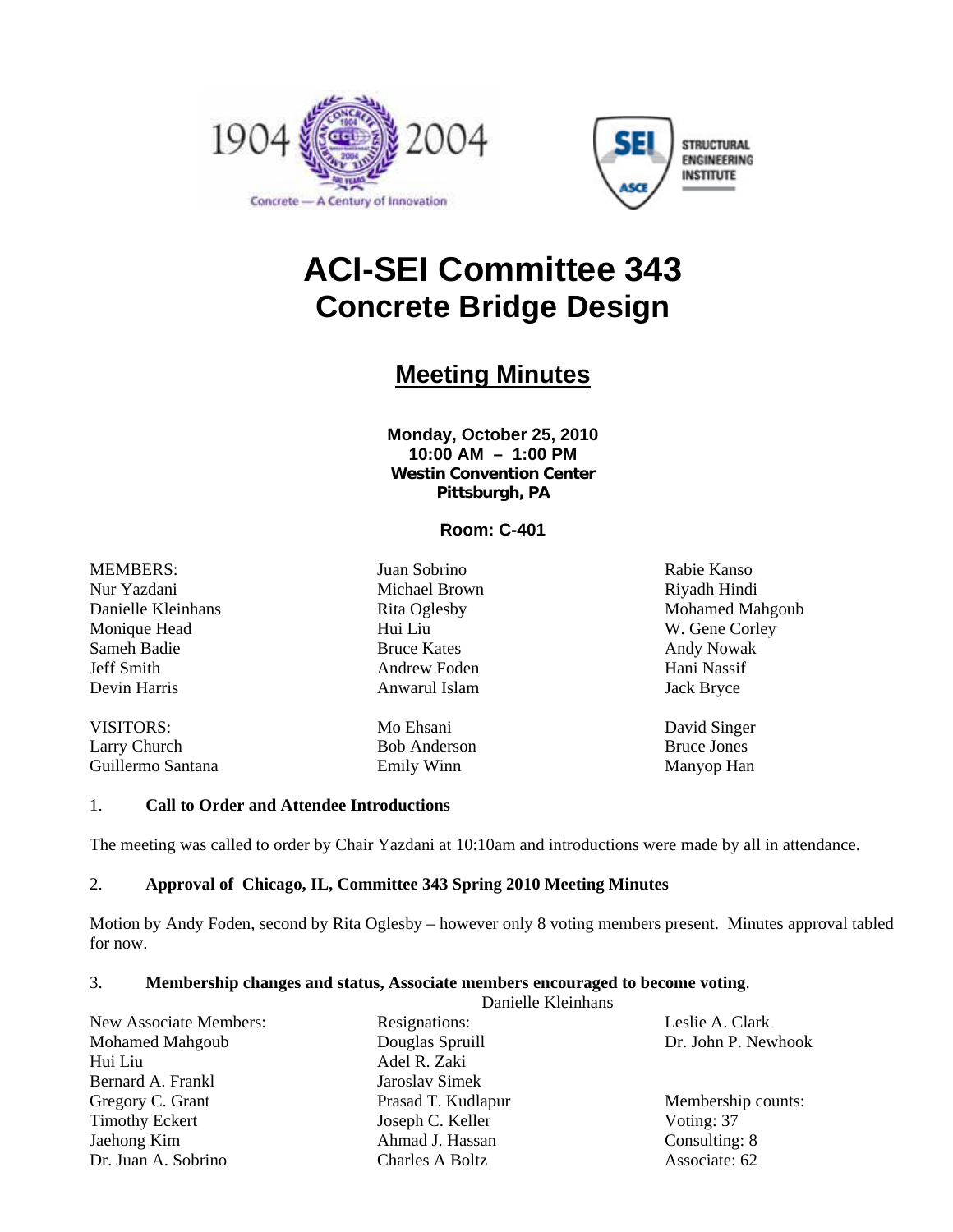#### 4. **Status of Committee 343 Conference Technical Sessions**

 Fall 2010 – Pittsburgh, PA (*Theme: Green Concrete in the Steel City*) "Design of Sustainable Bridges" (Jointly with Committee 130) Nur Yazdani

For our sponsored session on Sunday, Monique Head served as co-moderator in place of Chair Yazdani. Monique reported that approximately 30 attendees were present at the session and that the presentations were well received.

 Spring 2011 – Tampa, FL (*Theme: Concrete – The Strength of Florida*) "Accelerated Bridge design and construction" Andrew Foden

Andy Foden reported that he has received 6 abstracts for the session and submitted this information to TAC for final approval. Andy requested that the session be scheduled on Tuesday. Andy also noted that the session is cosponsored by Committee 345.

 Fall 2011 – Cincinnati, OH (*Theme: Bridging Theory and Practice*) "Bridging Theory and Practice" Hani Nassif

Hani Nassif was not present at this time during the meeting to provide an update.

 Spring 2012 - Dallas, TX *(Theme: The Art of Concrete)* Sessions TBD

Chair Yazdani opened the floor and requested suggestions for session ideas. Riyadh Hindi would like to organize a session on integral abutment bridges focusing on the design, performance, and evaluation. Riyadh mentioned that this session could be a joint session with Committee 342. Riyadh indicated that some states have had issues with integral abutments and that some good presentations should be available. Mohamed Mahgoub will co-moderate

 SEI – AISC Congress, 2011, Las Vegas, NV No Sessions Scheduled

#### 5. **Sustainability of Concrete – Committee 130 Activities** Andrea Schokker

A presentation was made by Larry Church on behalf of Committee 130 regarding the activities of the committee and aspects of sustainability.

\*\*\*Following the presentation the committee received an update from TAC contact, Hani Nassif. Hani reported that ACI will be shifting to 2-hour sessions beginning in 2012. The reorganizing of the 318 code is currently being conducted. It will be organized by elements and will be released as the 2014 version. The EPA may change the classification of fly ash to classify it as a hazardous material. At this point, the committees are asked to wait for direction from ACI staff as to the implications/how we proceed.

#### 6. **Internal Curing of HPC**

Bruce Jones, NE Solite Corporation

A presentation on HPC internal curing was given by Bruce Jones. Additional information was provided in the form of handouts at the end of the meeting.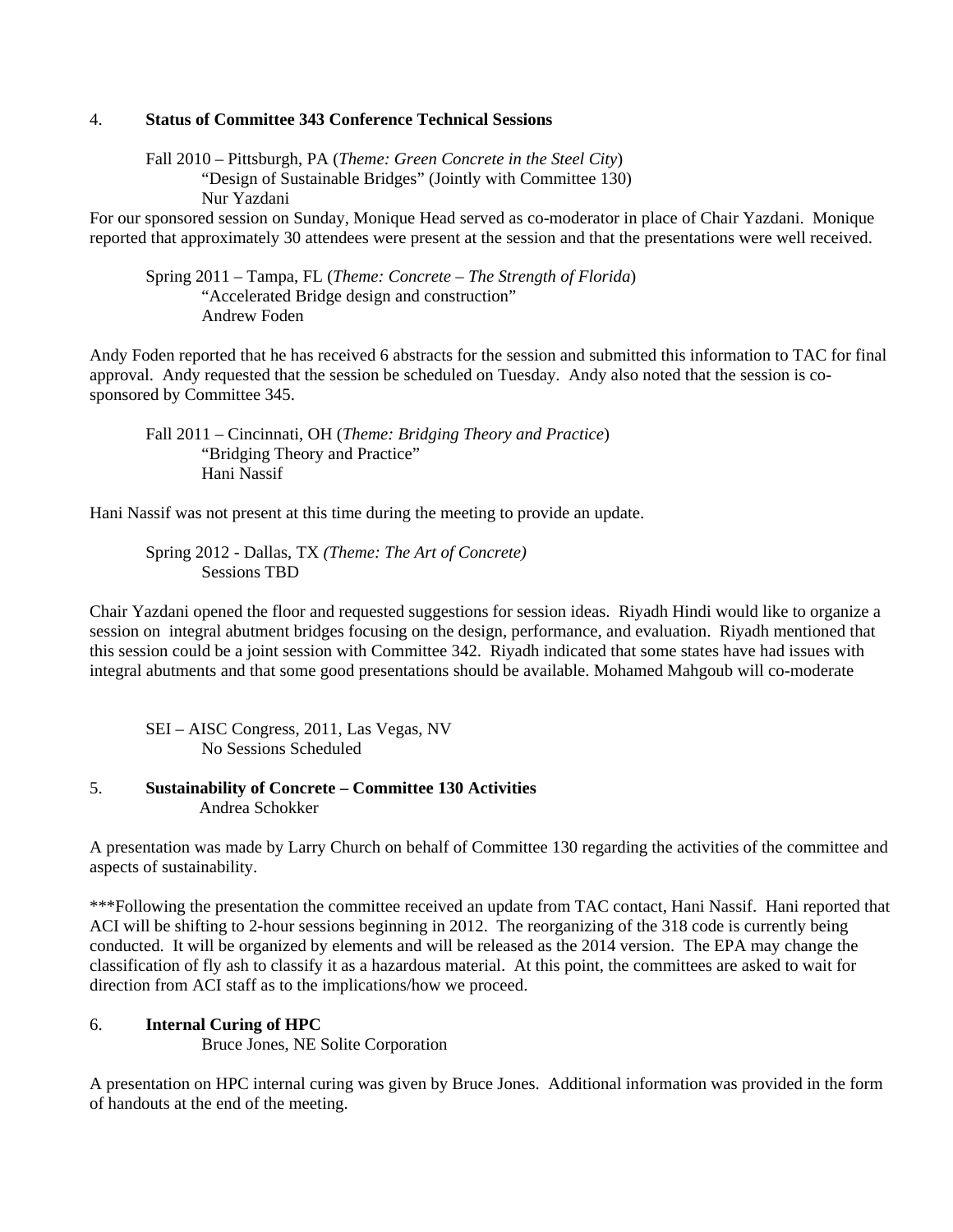#### 7. **Enhancing Bridge Performance Workshop Follow-Up:** ASCE-SEI TAC on Bridges Nur Yazdani

Update from Chair Yazdani – reiterated the availability of funding for activities to respond to the recommendations of the report. Chair Yazdani reminded the committee that the report is posted on the committee website. The form for recommended activities will be sent to the committee following the meeting to encourage response. Members are encouraged to review the report.

#### 8. **Old Business**

A. 343-F: Sub-committee for ACI 358.1R-03 Progress update "Analysis and Design of Reinforced and Prestressed-Concrete Guideway Structures" Bruce Kates

Bruce indicated that progress is being made to update the document. The document had been submitted to TAC prior to Chicago and TAC comments were received in Chicago. The comments were extensive in number; many were editorial with the remainder of the comments distributed to the subcommittee members for assessment. Initial response for most/all is currently drafted and will be reviewed in the subcommittee, which has been meeting regularly by conference call. By the next conference they would like to have subcommittee agreement on all comments. The subcommittee will be reaching out to committee members in areas where assistance is needed.

B. Sub-committees for ACI 343R-95 Progress update

A short discussion was held regarding the audience for this document. It was agreed that the audience is "the young engineer". It was reiterated that this document is not intended to replace or repeat the AASHTO code. It is intended to provide guidance and references.

> "Analysis and Design of Reinforced Concrete Bridge Structures" a. 343-A: Design Riyadh Hindi

Riyadh provided an update on subcommittee activities. Riyadh indicated that they been meeting. There was also a meeting of the subcommittee yesterday for one hour with 17 people in attendance. A comparison of various international codes will be the focus of the chapter. Riyadh indicated that he would have a document for review by the subcommittee by the end of the year. Much of the work is being conducted by a graduate student that Riyadh is advising.

Comment from Sameh Badie about integration of the document. Need for oversight committee to meet to discuss.

Comment from Andy Nowak to consider the EuroCode for comparison as well.

Chair Yazdani and the committee agreed with both comments.

b. 343-C: Preliminary Evaluation Claudia Pulido

Chair Yazdani reported that this chapter had been balloted previously. The negative vote from Om Dixit was resolved and the chapter is essentially complete.

c. 343-D: Loads Andrej Nowak

Chair Yazdani reported that this chapter had been balloted previously and is essentially complete.

d. 343-E: Analysis Sameh Badie

Sameh Badie provided an update on subcommittee activities. Sameh reported that the subcommittee is working to incorporate comments from the ballot earlier this year. Two negative votes were received. The subcommittee asks that the table of contents be posted to the committee website.